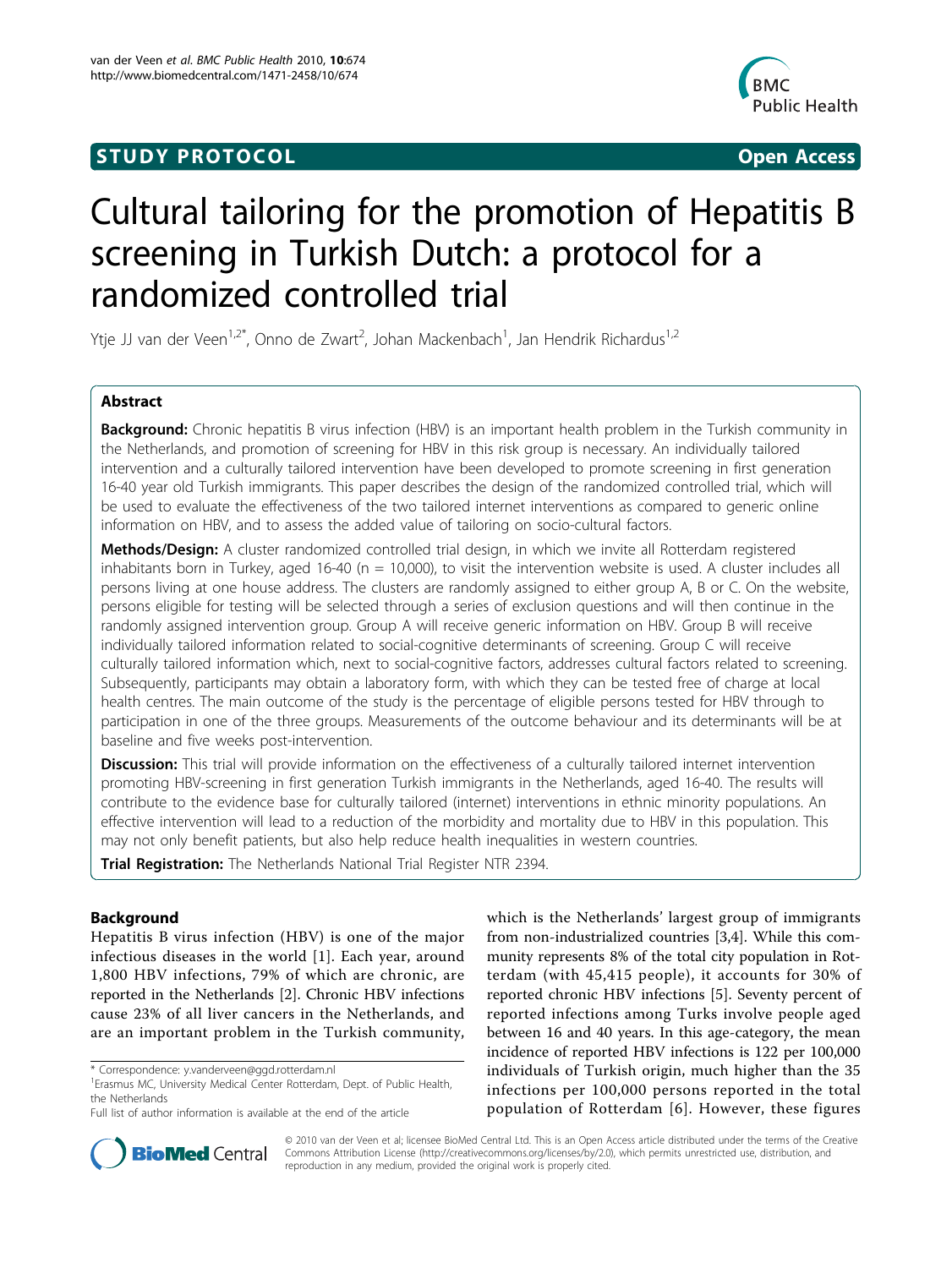underestimate the population prevalence: many chronic HBV patients do not have the signs and symptoms of disease, and are therefore not reported. Populationbased studies indicate a prevalence of chronic HBV of 0.2% in the general Dutch population, and a much higher prevalence of 2.6 - 4.8% in first generation Turkish immigrants (i.e. those born in Turkey) [\[4](#page-6-0)[,7-9](#page-7-0)]. These studies furthermore show that the prevalence of chronic HBV in second generation Turks is similar to the general Dutch population.

The majority of Turkish patients with chronic infection have acquired HBV through infection from mother to child at birth, or through infection at a young age by blood contact with household members [\[10,11](#page-7-0)]. Carriers of the virus may infect others by blood contact or, later in life, through sexual contact [[12\]](#page-7-0).

In Turkey, every newborn is vaccinated in the first 24 hours since 1998 [[13\]](#page-7-0). Furthermore, adolescent catch-up vaccinations ensured that adolescents up to the age of 16 years had been vaccinated by 2008[[14](#page-7-0)]. Current national HBV-control policies in the Netherlands focus on screening pregnant women and on vaccinating specific risk groups, such as newborns from HBV-infected mothers (since 1989), children with at least one parent from an HBV-endemic area (since 2003), and people with high-risk behaviour (since 2002) [\[12\]](#page-7-0). These programmes leave a substantial part of the adult Turkish population in the Netherlands undetected and unprotected regarding HBV. Furthermore, in the past decade, treatment options of chronic HBV have improved [[15](#page-7-0)]. In order to detect individuals eligible for treatment and to prevent transmission, screening for HBV should be promoted through public health interventions targeted specifically in first generation Turkish immigrants.

Tailoring interventions to determinants of health behaviour has proven to be effective in health promotion [[16\]](#page-7-0), also related to infectious diseases [[17](#page-7-0),[18\]](#page-7-0), and in promotion of screening participation [[19,20](#page-7-0)]. Relevant social-cognitive determinants for this specific target population, derived from common health behaviour theories, focus group discussions, and a survey questionnaire in the Turkish population in the Netherlands [[21,22\]](#page-7-0) (YJJ van der Veen et al.: Social-cognitive and socio-cultural predictors of hepatitis B screening behaviour in Turkish Dutch, submitted), were the low awareness and knowledge regarding hepatitis B and its prevention, and the attitude, self-efficacy, social support and subjective norm regarding hepatitis B-screening in the target population. Up to now, tailored interventions are most often based on such individual factors, also called the proximal determinants of health behaviour. However, these proximal determinants may be dependent on more distal social-cultural factors [[23](#page-7-0)]. These factors ask for 'cultural tailoring' of interventions including cultural traditions, values, and norms in tailored strategies [[24,25](#page-7-0)]. In our previous work regarding the determinants of HBV-screening behaviour, we also identified socio-cultural factors related to HBV-screening. These were shame and stigma regarding HBV, the association of HBV-screening with sexuality, the importance of family values, religious values and rules regarding health, and the level of satisfaction with the Dutch health care.

A relatively easy way of tailoring health information for specific groups is using information and communication technology (ICT) and the Internet. Advantages for health promotion include the interactivity, use of active learning methods, multimedia presentation, temporal flexibility, and low costs relative to its potential population reach [[26](#page-7-0)]. An important condition for success of tailored internet interventions is basic access to the internet. Research in the Netherlands has shown an increase in access to computers and the Internet in the population in general, and in the Turkish community as well [\[27](#page-7-0)]. In our survey, we found that 87% of the Turks had a computer at home, and that an equal part of the population used the internet. The majority (90%) of men and the younger women (16-28 years) who used the internet did this daily or at least a few times per week. Seventy-five percent of the women above the age of 28 years said to use the internet frequently. Of the 20% of women in this age group who said not to use internet themselves, about 70% reported to live with someone in the house who did make use of the internet.

The effect of tailoring in behaviour-focussed infectious disease control and the added value of including cultural tailored approaches has not been studied to date. We therefore recently developed two internet interventions aiming to promote screening in first generation Turkish immigrants aged 16 to 40 years, using the Intervention Mapping approach (YJJ van der Veen et al.: Development of a culturally tailored internet intervention promoting hepatitis B screening in the Turkish Dutch community, submitted). Intervention Mapping (IM) describes the stepwise process for the development of theory- and evidence based and practice-based interventions [\[28\]](#page-7-0).

Tailoring is defined as any combination of information or change strategies intended to reach one specific person, based on characteristics that are unique to that person, related to the outcome of interest, and have been derived from an individual assessment [[29\]](#page-7-0). The individually tailored intervention focuses on social-cognitive determinants of screening behaviour, such as awareness, knowledge, attitude, self-efficacy, perceived subjective norm and support, susceptibility to HBV, and personal norms related to health. Cultural tailoring may be defined as tailoring a health message 'which recognizes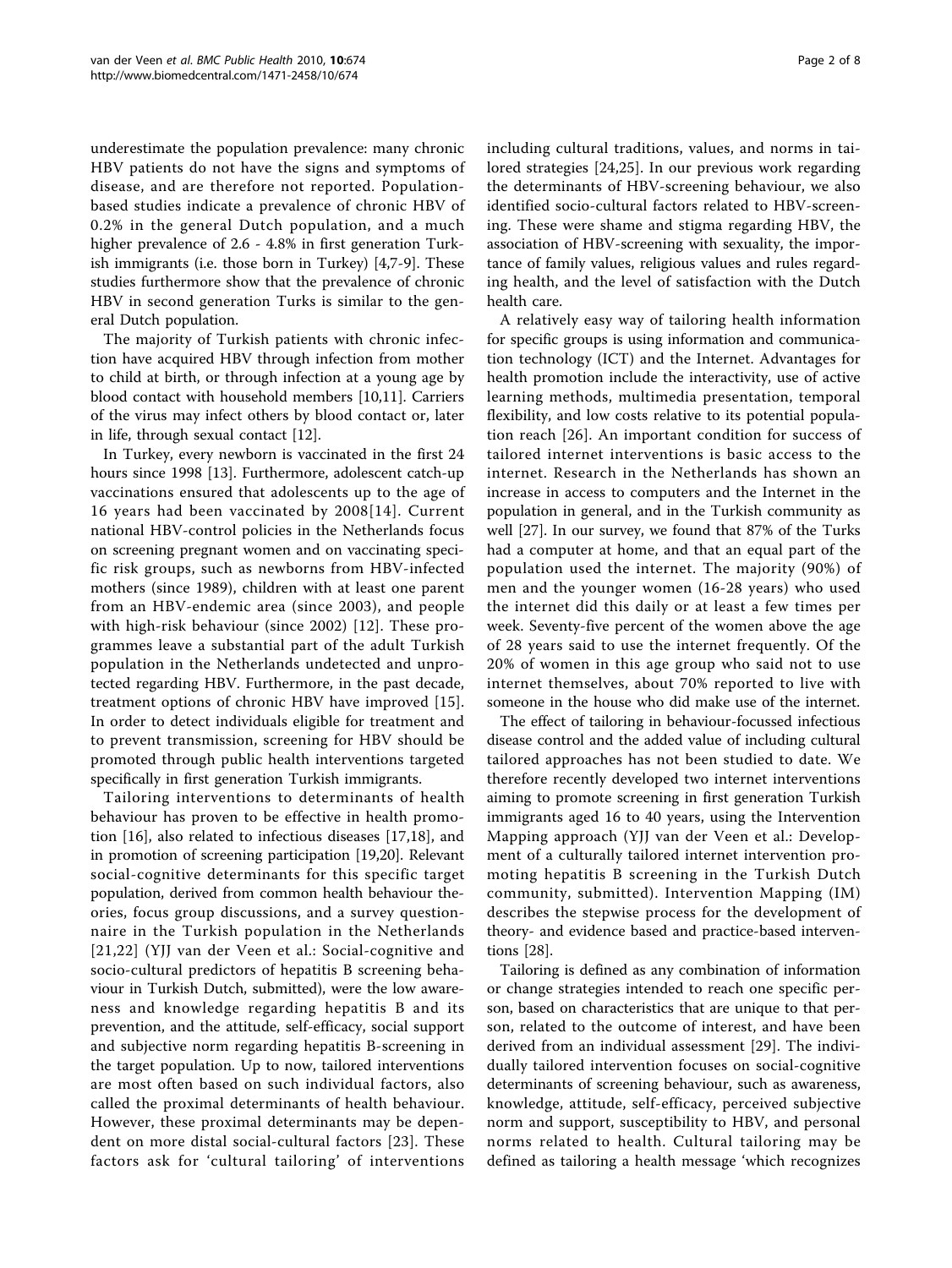and reinforces a group's cultural values, beliefs, and behaviours and built upon those to provide context and meaning to the message about a given health problem or behaviour' [[25\]](#page-7-0). Cultural tailoring is expected to have even more impact on behaviour than tailoring, by paying attention to the embeddedness of human health behaviour in the cultural context and social structure [[30](#page-7-0)]. Cultural sensitivity in tailoring can be conceptualized in terms of two primary dimensions: surface structure and deep structure [[25\]](#page-7-0). We used surface structure elements in order to increase the comprehension and acceptance of messages, by matching intervention materials and messages to characteristics of the target population, such as the language and role models preferred by the target audience. We used deep structure elements to convey salience, by understanding how members of the priority population perceive the cause, course, and treatment of hepatitis B, as well as how they perceive the determinants of the desired screening behaviour. We addressed factors such as religion and family values that influence screening behaviour. A detailed description of the intervention is described elsewhere (YJJ van der Veen: Development of a culturally tailored internet intervention promoting hepatitis B screening in the Turkish Dutch community, submitted).

This study aims to evaluate the effectiveness of the two tailored internet interventions as compared to generic online information on HBV, and to assess the added value of additional tailoring on socio-cultural factors.

# Methods/Design

#### Study design

We apply a cluster randomised controlled trial to study the effect of the individually tailored internet intervention (group B) and the culturally tailored internet intervention (group C) on screening behaviour, compared to generic online information (group A). Measurements of screening behaviour (i.e. being screened for HBV (yes/ no)) and of the determinants of this behaviour will be at baseline and one month post-intervention.

#### Study population

The study population consists of 16-40 year-old citizens of Rotterdam, born in Turkey. Excluded from the study are those:

- not registered in the municipal population registers (MPR)
- aware of having been tested, and knowing to be a carrier of HBV
- aware of having been tested, and being immune
- aware of having been fully vaccinated

#### Recruitment of the study population

From the municipal public registration (MPR) we will retrieve names and address details of all persons aged 16-40 years (as per 1 September 2010) who are first generation Turkish immigrants. All subjects will be provided with a unique client ID, which we have randomly assigned to one of the three intervention groups. Respondents will be recruited to visit the website by means of a personal invitation by postal mail. The invitations will be sent out from 13 September to 17 December, 2010. This period was chosen because of the end of the Ramadan on 9 September, 2010. The planning will ensure that all persons living at the same house address will receive the invitation on the same day. Simultaneously, an information campaign in the Turkish community in Rotterdam will be conducted, using newspapers, local radio, community-based organisations and key figures in the Turkish community. Additionally, respondents will be recruited through links on websites with general health information and websites directed specifically at the Turkish community.

In the personal invitation, the addressees will be referred to the internet. On the homepage of the project a short explanation of the health problem of HBV is given, together with information about the facilities provided at the website. Visitors of the website are only able to log in on the website by using their client ID provided in the personal invitation. The website will be offered bilingually, i.e. the visitor may choose between the Dutch or Turkish language. Visitors will then be guided through some exclusion questions in order to select persons eligible for testing (see exclusion criteria).

#### Randomisation and exposure to the intervention

All persons living at the same address (i.e. family members or house-mates), will be assigned randomly to one of the three research groups: standard information (group A), individually tailored information (group B) and culturally tailored information (group C). Participants in the control (group A) and intervention groups (groups B and C) are thus enrolled in the same way. Those who enter the internet page and show to be eligible for testing will be questioned for demographic information and asked for a current email address for participation in a follow-up questionnaire. When participants stop during the internet session, and log in using their client ID later on, they will continue in the same group.

During the intervention, participants provide information on both social-cognitive and socio-cultural determinants by answering questions on their beliefs and expectations regarding hepatitis B screening. This information and the provided demographic data will be linked to the client ID and saved in a database. At the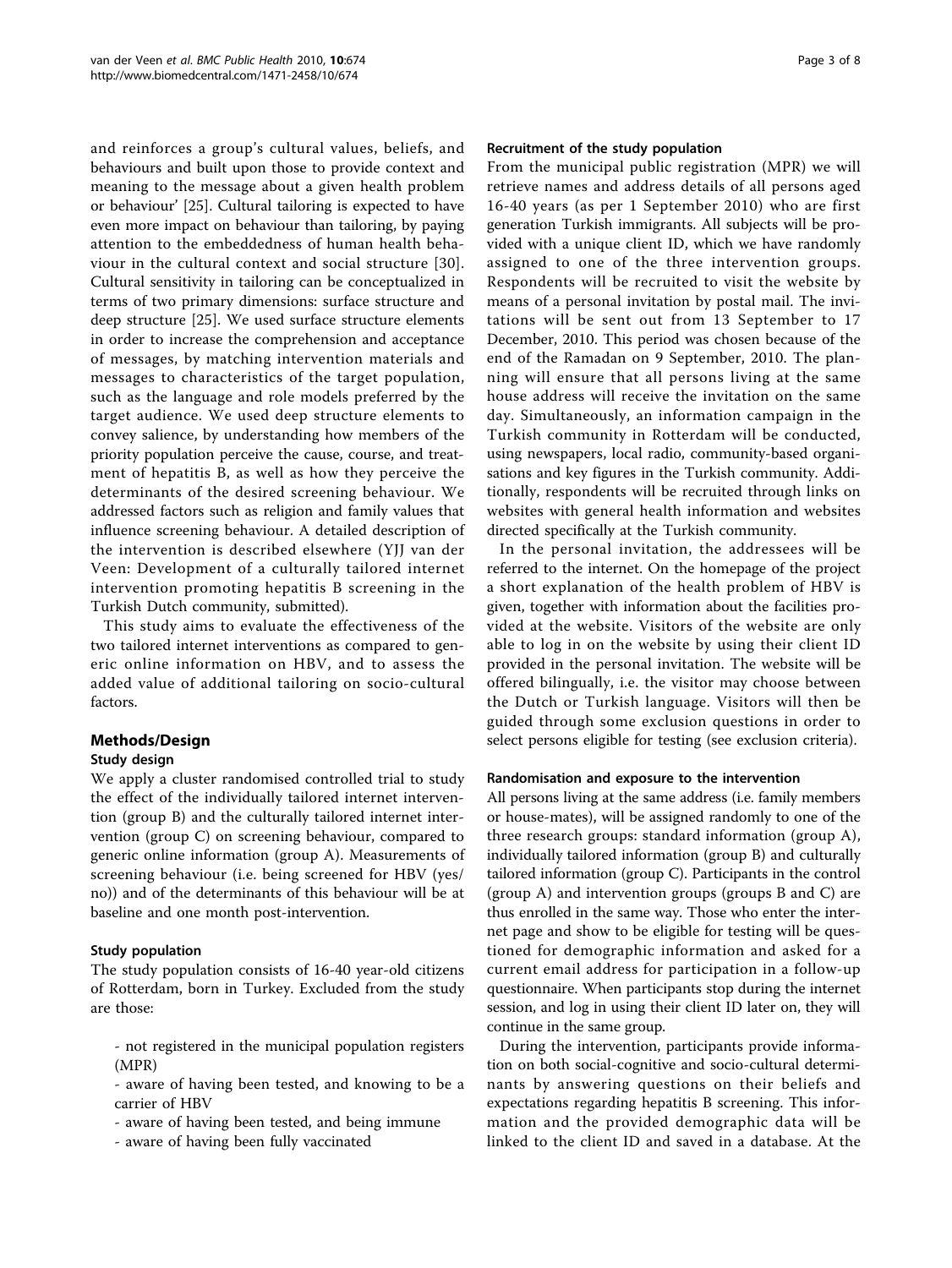end of the information session or tailored intervention, participants may choose to receive a laboratory form either by email or post. Prior to receiving the form, they will receive client information, in which the procedure of testing, possible results of the test and follow-up is explained. Participants will then be asked to sign a checkbox for informed consent. Participants are also asked to co-operate in a follow-up questionnaire about the website one month after the date of first website visit. The laboratory form will be either sent by email or mail, and the client information is once more included. When the participant is younger than 18 years at the date of printing the form, a signed consent from the parents is needed on the form. In that case, information for the parents will be included in the client information. For individuals unable to use the internet, we will provide the laboratory form with generic information on HBV on request by postal mail. However, these individuals are excluded from the research population, as they are not exposed to one of the three interventions.

# Test site (location for blood sampling)

Test sites  $(n = 85)$  are community health centres conveniently located in the neighbourhoods where participants live. The blood samples will be analysed according to a predefined standard test algorithm (see Figure 1). The laboratory will inform the Municipal Public Health Service (MPHS) about the test result by providing client ID, date of birth, postal code and test results.

#### Follow-up actions

All HBc-negative results (indicating that persons have not been in contact with the virus) can be sifted out by non-medical staff of the MPHS. All HBc-postive results will be assessed by a medical doctor. Accordingly, all test results will be entered into the client registration system of the MPHS based on name of the person (which may be retrieved using the client ID). This client registration system will automatically distribute a standard letter with the results to the participant. The four possible outcomes of the test are: (1) being susceptible to HBV; (2) being immune for HBV due to previous infection; (3) being a HBV carrier, already registered with the MPHS; (4) being a carrier, not registered with the MPHS yet (see Figure 1).Susceptible persons will be informed about their test result, and will be advised to be vaccinated (at a reduced rate) at the MPHS. Immune persons are informed about their test result and the fact that no further action is required. MPHS registered carriers will be informed about their result, and that no further action is required as they have received adequate care in the past. Non-registered carriers will be informed about their status, and will be requested to visit the MPHS for a counselling session and a second blood sample for determination of the liver function through an ALT test. Elevated ALT levels indicate liver inflammation, and these participants will be referred to a medical specialist. In case of normal ALT levels, the participants are referred to their GP for a yearly check-

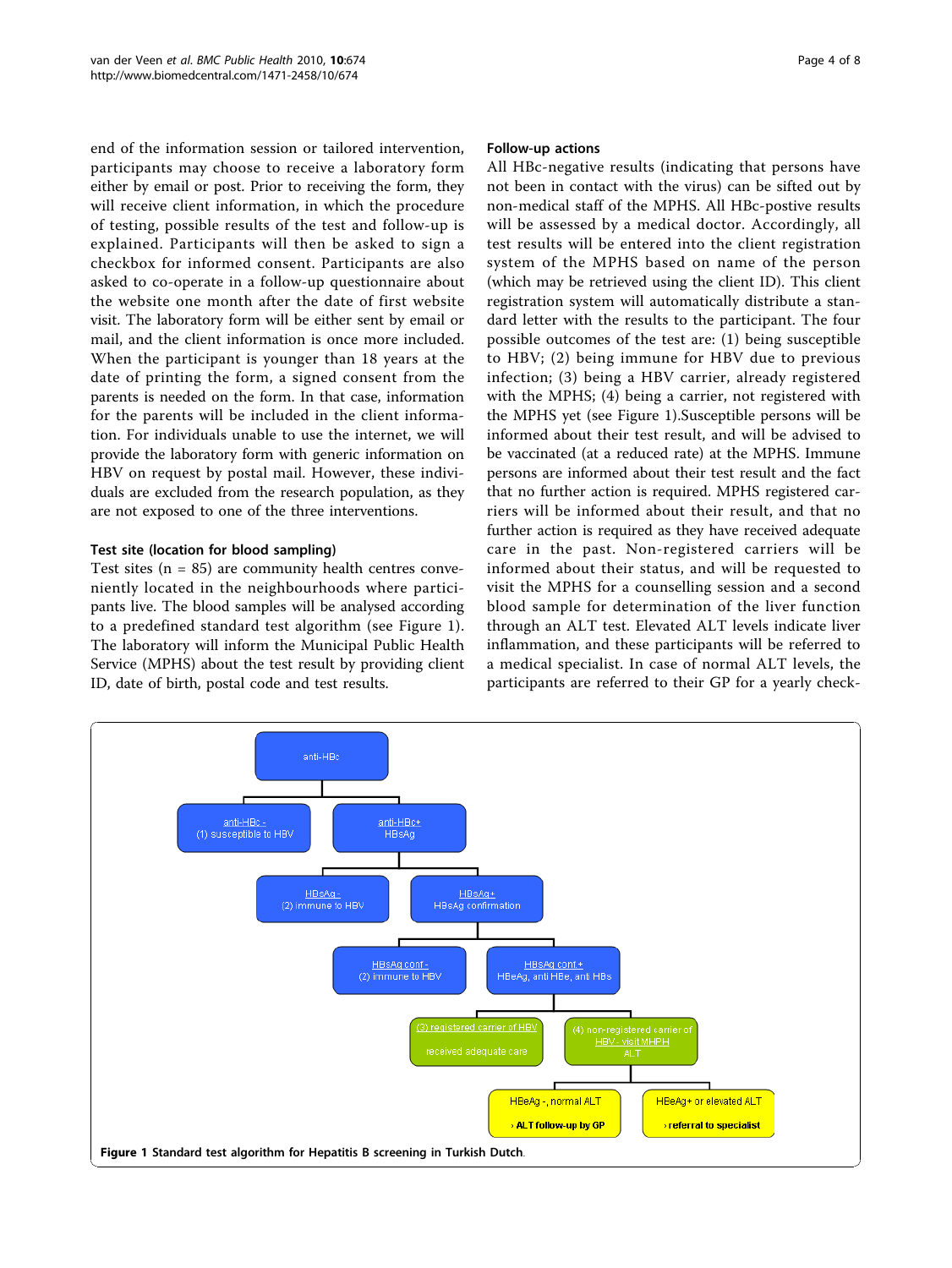up. In all letters, a telephone number for additional questions is provided. Figure 2 represents the project's flow-chart, indicating the flow from the moment the participant logs in on the project website, through a visit to the community health centre for blood sampling, and the remaining procedure at the MPHS once the test result is known.

#### Follow-up measurements

If test results have not been received by the MPHS four weeks after the laboratory form request, participants who have indicated to wish to be reminded of the testing, are sent a reminder email. Five weeks after the first log-in, participants who provided an email-address and have given consent for being approached for further research, will receive an email with a link to the website where a short questionnaire on social-cognitive and socio-cultural determinants, and the perceived quality of the intervention is presented. After completion of the questionnaire, participants may indicate whether they want to join in a raffle (based on email-addresses) of gift vouchers, as a token of appreciation for their participation.

## Sample size

The size of the total first generation Turkish population in Rotterdam aged 16-40 years is approximately 10,000. We expect that after having received the letter, approximately 60% of this population will go to the website  $(n = 6000, i.e. 2000$  visitors in each group), and that half of that group will receive a test-advice and laboratory form  $(n = 3000, 1000)$  in each arm of the study). We hypothesize that in the three groups (standard information, individually tailored information and cultural tailored information) 20%, 35% and 45%, respectively, will go to the test location and be tested for HBV ( $n = 200$ ,  $n = 350$ ,  $n = 450$ , respectively). Accordingly, power calculations for the difference in compliance with the advice between the tailored and cultural tailored group, show a power of more than 0.90. Because of clustering in families (we randomize by house address), we take

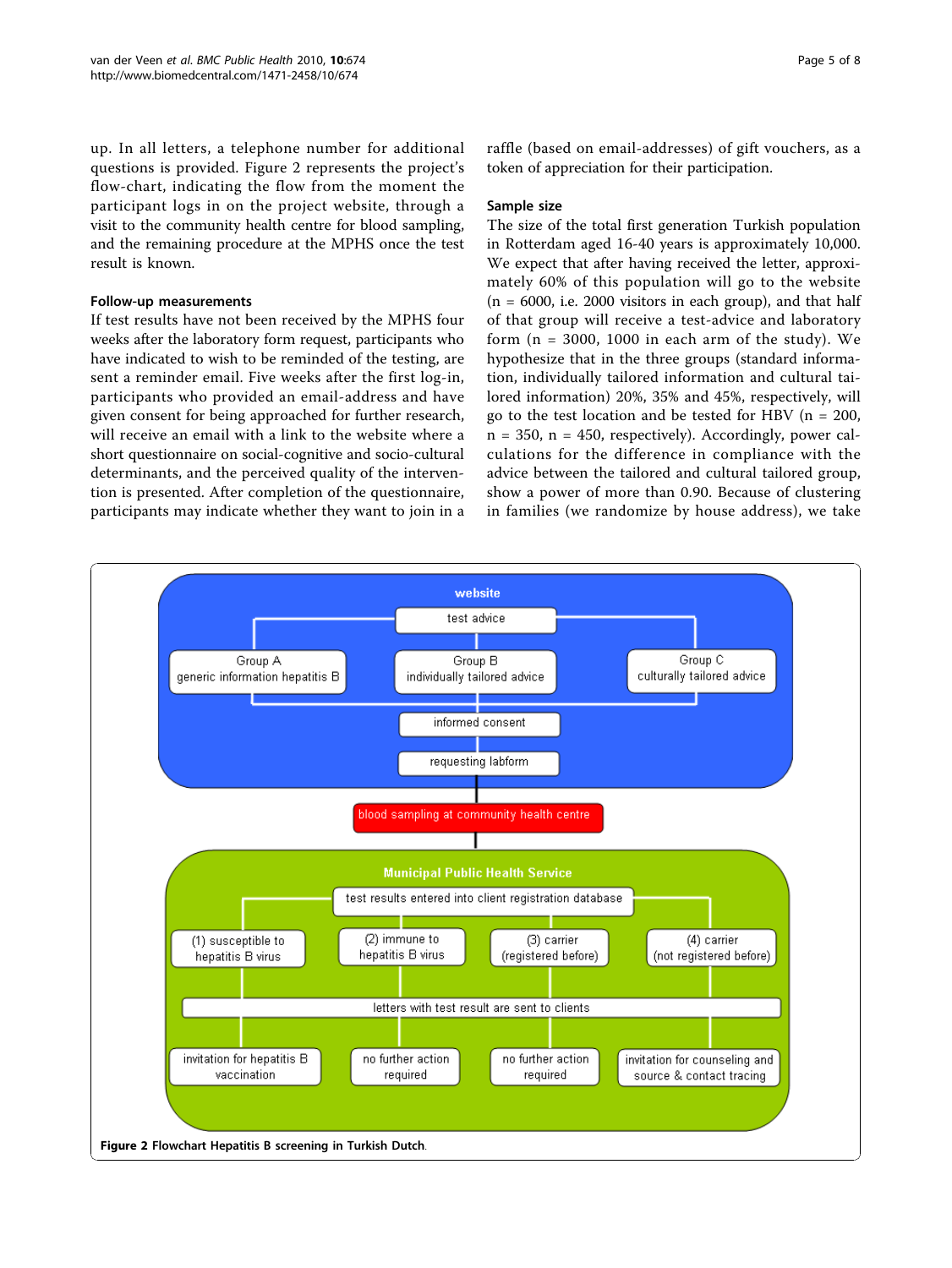into account the effect of the cluster 'family', which may affect the power. Therefore we take a power of 0.90 as acceptable instead of the standard 0.80. Our hypothesis would lead to a total of 1000 tested persons, approximately 10% of the total target population. Based on responses in other studies, we expect that this predicts the actual response reasonably well [[31-34\]](#page-7-0).

## Measures

During the intervention, we will gather the following information:

Demographic factors: gender, age, socio-economic status (SES) of the residential area (categorized in lowmid/high SES by postal code), marital status, level of education (low-medium-high), income situation, type of health insurance, religion, and whether the person knows someone with HBV.

Social-cognitive factors: awareness, knowledge, attitude, self-efficacy, perceived subjective norm and support, susceptibility to HBV, personal norms related to health and the screening intention.

Socio-cultural factors: satisfaction with the Dutch health care and perceived rules regarding health and disease.

#### Primary outcome measure

The primary outcome variable is having been tested due to the intervention (yes/no). The data will be available from the client registration system from the MPHS.

#### Secondary outcome measures

The follow-up questionnaire will provide information on secondary outcomes by measuring the change in the following determinants one month after logging in on the website:

Awareness: In the past three months, did you think about a hepatitis B test? Answering options: never heard of a HBV-test, never thought of a HBV-test, heard of a HBV-test but not decided, heard of a HBV-test and decided (not) to take it, have had a HBV-test. The measure was based on the Precaution Adoption Process Model (PAPM) [[35](#page-7-0)] and adapted from Costanza [[36\]](#page-7-0). The awareness score may range from 0 to 5.

Knowledge is measured by five statements in order to provide tailored information about the most important issues of HBV for this population. The items were on the contagiousness of HBV, the main route of transmission in Turks, the occurrence in Turks, the serious consequences of HBV and the prevention of HBV. The knowledge score may range from 0-5.

Attitude is measured by six items about three pro's (each may score 1 point) and three con's (each may score -1) of HBV testing. The attitude score may range from -3 to 3.

Self-efficacy is measured by 4 items (on a scale from 1-10) about the ability to discuss testing with parents and/or partner, the ability to communicate with a doctor about the test, and to arrange testing.

Subjective norm is measured by asking whether the participant thinks parents and/or partner feels testing is important (scale 1-10).

Social support is measured by multiplying the scores on two questions: 1.) whether the participant thinks parents and/or partner will support the participant in testing (yes  $(1)/no(-1)$ ), and 2.) whether this is important for the participant (yes  $(1)/no(0)$ ). The score may range from -1 (negative support) to 1 (positive support).

Susceptibility to HBV is measured by asking the participant to indicate how susceptible he/she feels regarding HBV, and to ask how he rates his susceptibility related to other inhabitants of the Netherlands. Both items are measured on a 10 point scale (very low chance, very high chance).

Personal norm is measured by two items 'I should care well for my own health' and 'I am responsible for the health of others' on a five point scale (agree (1) disagree (5)).

Perceived rules is measured by asking persons who indicated to be religious whether they perceive rules in their religious community about: how to deal with health, how to prevent disease, being responsible for one's own health/the health of others. Answers may be yes (1) or no (0), which may result in a rules-score of 0-4.

Satisfaction with Dutch health care is measured on a five-point scale by three statements on the cost of health care, the experience of doctors, and satisfaction with the Dutch health care in general.

Screening intention is measured on a five-point scale by asking whether the participant intends to be tested within three months (for sure  $(5)$  - surely not  $(1)$ ).

# Analysis

Because the primary outcome variable is the percentage of eligible persons having been tested due to the intervention (yes/no), we will perform univariate and multivariate logistic regression analysis. Independent variables that will be included in the regression analysis are the demographic, social-cognitive and socio-cultural factors.

#### Process evaluation

The follow-up questionnaire addresses issues of quality by questioning: the comprehensibility, the reliability, the relevance, and the applicability of the content [\[37](#page-7-0)]. We will be able to assess the perceived reach by the number of returned invitations; and the perceived dose by the number of visitors and the number of components viewed (obtained from the website statistics).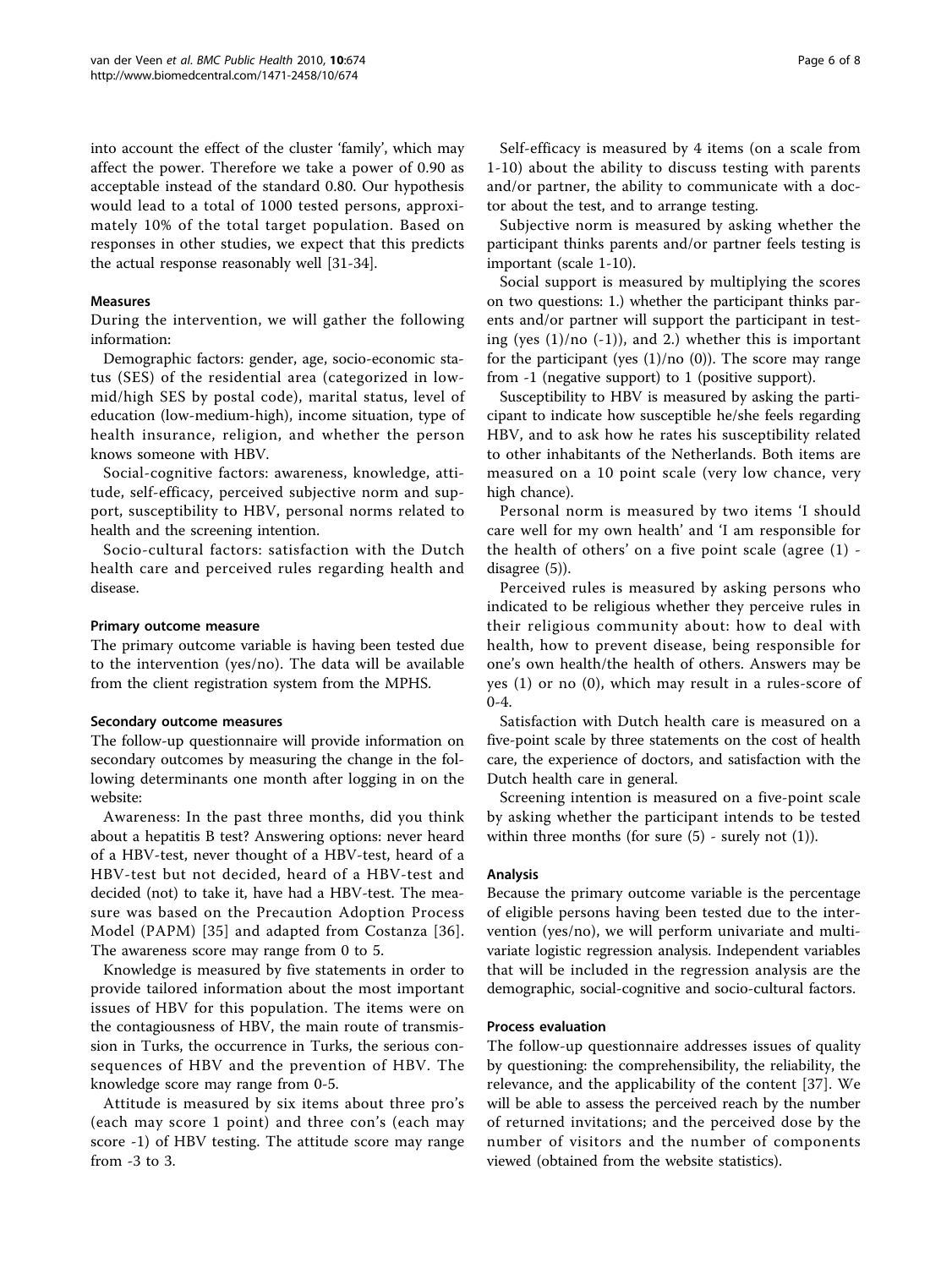#### <span id="page-6-0"></span>Ethical approval

The Medical Ethical Review Board of Erasmus MC, University Medical Center Rotterdam, approved this study.

## **Discussion**

This trial will determine the effectiveness of a cultural tailored internet intervention promoting HBV-screening in first generation Turkish immigrants, aged 16-40 years, living in Rotterdam.

It is difficult to estimate the expected response rate because this study is the first in this population using a culturally tailored internet approach. In order to generate sufficient power to show the value of the individually tailored and the culturally tailored intervention, we will need at least 1000 participants, 10% of the total target population. Regular public health interventions such as PAP smear testing for cervical cancer, show response rates in the range of 49.8% to 67.7% in Turkish immigrants in the Netherlands, with invitations from general practitioners having a higher response compared to invitations from the MPHS [[38](#page-7-0)]. In a community project in which individuals were invited to be tested for hepatitis B (by mail for a personal consultation at the community centre), the response among the Turkish population was 26% [[31](#page-7-0)]. A recently introduced Chlamydia screening programme in 16-29 year-old inhabitants of three area's in the Netherlands also used a combination of a personal invitation by post and the option to request a test package through the internet. This resulted in a response of 16% in the general population [[33\]](#page-7-0). An important factor in motivating the invited people to participate might be the endorsement of our project by community leaders. We therefore have asked for the advice of community leaders in the development phase of the project. We also plan to specifically address community leaders and community-based organisations during the information campaign in the Turkish community in Rotterdam, using community-based organisations and key figures in the Turkish community. However, it remains to be seen whether the members of the target community that are involved, sufficiently represent their community in order to facilitate implementation of the intervention. Furthermore, next to the primary outcome (having been tested or not) it is important to learn from possible changes in social-cognitive and socio-cultural determinants related to HBVscreening. It has recently been shown that follow-up questionnaires have high drop-out rates [[39\]](#page-7-0). The raffle of gift vouchers may help motivate people to fill out the questionnaire.

In the past decade, health promotion interventions have increasingly used the internet for the delivery of health messages tailored to the needs of the individual, and these have proven to be effective in changing behaviour [\[40](#page-7-0),[41\]](#page-7-0), but the need for addressing cultural factors in tailored programmes has been emphasized [[16\]](#page-7-0). Although it is widely accepted that disease prevention efforts should consider cultural factors when addressing the needs of diverse populations, there is little evidence that doing so enhances effectiveness [[42](#page-7-0)]. To our knowledge, randomised controlled trials have only been used to measure the effect of cultural tailored messages on cancer prevention behaviour [[24\]](#page-7-0). The results of this study will contribute to the general evidence base for culturally tailored (internet) interventions in ethnic minority populations.

This study also responds to a recent call for migrant screening on viral hepatitis [[43\]](#page-7-0). Currently, chronic HBV infections in migrants are less likely to be detected than those in other high-risk populations, such as men who have sex with men or injecting drug users, who in the Netherlands are targeted for screening and vaccination. Therefore, migrant screening may not only benefit patients and reduce the burden of illness and costs for the health care system of long-term complications due to chronic HBV infection, but also help to reduce health inequalities in western countries.

#### Acknowledgements

This study was funded by ZonMW (project 71100005), the Netherlands organisation for health research and development and was conducted within the Huisman Research Centre for Infectious Diseases and Public Health and CEPHIR, Centre for Effective Public Health in the larger Rotterdam area.

#### Author details

<sup>1</sup> Erasmus MC, University Medical Center Rotterdam, Dept. of Public Health, the Netherlands. <sup>2</sup>Municipal Public Health Service GGD Rotterdam-Rijnmond, the Netherlands.

#### Authors' contributions

OZ, JM and JHR conceived of the study, and helped in the coordination and supervision. YV developed the intervention and conducted the randomised controlled trial. All authors read and approved the final manuscript.

#### Competing interests

The authors declare that they have no competing interests.

Received: 13 October 2010 Accepted: 5 November 2010 Published: 5 November 2010

#### References

- 1. Hepatitis B. [[http://www.who.int/mediacentre/factsheets/fs204/en/\]](http://www.who.int/mediacentre/factsheets/fs204/en/). 2. Koedijk FD, op de Coul EL, Boot HJ, van de Laar MJ: [Hepatitis B](http://www.ncbi.nlm.nih.gov/pubmed/18019217?dopt=Abstract)
- [surveillance in the Netherlands, 2002-2005: acute infection is mainly via](http://www.ncbi.nlm.nih.gov/pubmed/18019217?dopt=Abstract) [sexual contact while chronic infection is via vertical transmission](http://www.ncbi.nlm.nih.gov/pubmed/18019217?dopt=Abstract) [through mothers from endemic regions.](http://www.ncbi.nlm.nih.gov/pubmed/18019217?dopt=Abstract) Ned Tijdschr Geneeskd 2007, 151(43):2389-2394.
- 3. van Lier EA, Rahamat-Langendoen JC, Van Vliet JA: Staat van Infectieziekten in Nederland 2006.Edited by: RIVM. Bilthoven: National Institute of Public Health and the Environment; 2007:36.
- 4. van Marrewijk CJ, Veldhuijzen IK, Conyn-van Spaendonck MA, Kooy H, van den Hof S, Dorigo-Zetsma JW: Prevalence of hepatitis B viral markers in the Dutch population: a population-based serosurveillance study (Pienter project). Bilthoven: National Institute of Public Health and the Environment; 1999.